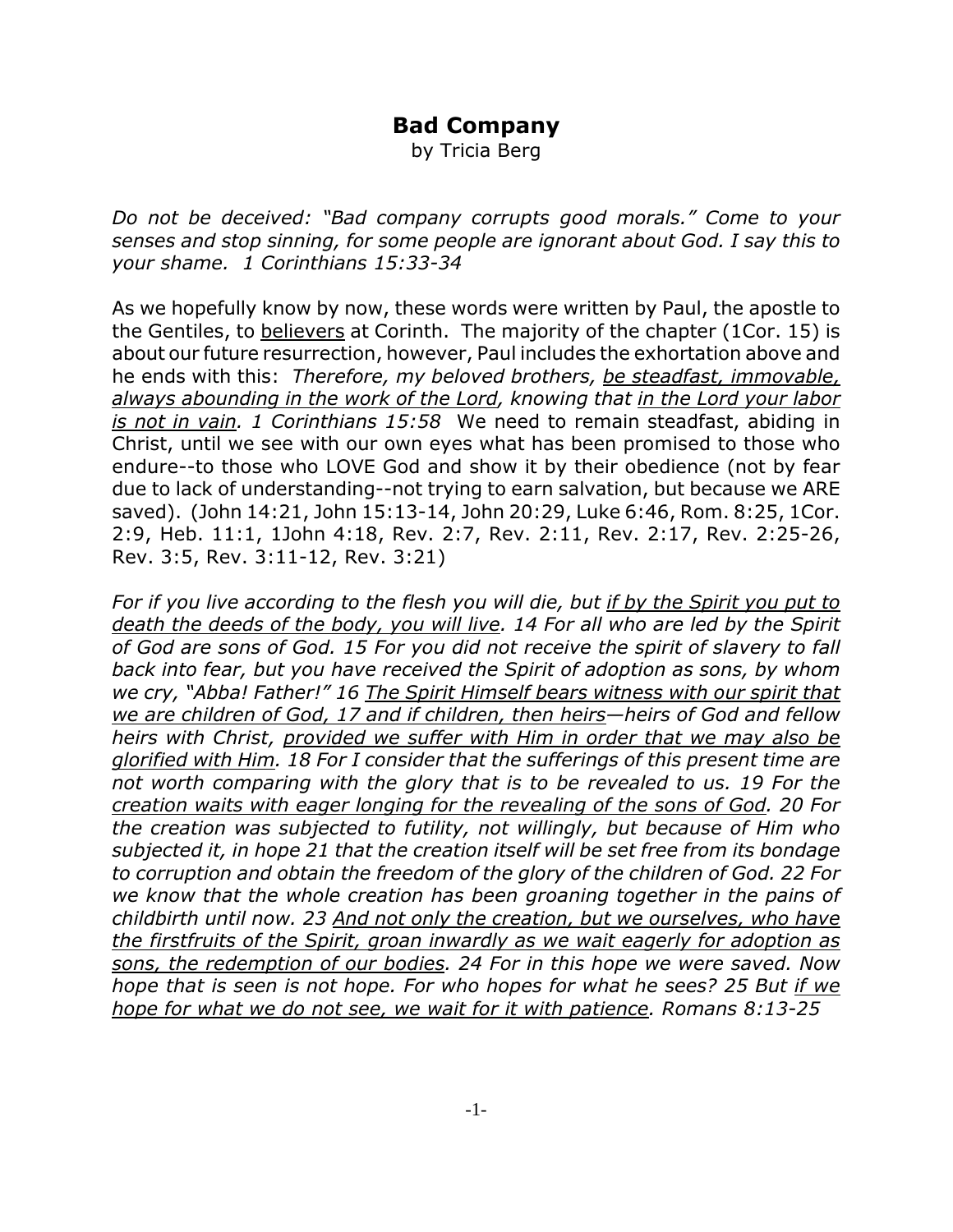*For the grace of God has appeared, bringing salvation for all people, 12 training us to renounce ungodliness and worldly passions, and to live self-controlled, upright, and godly lives in the present age, 13 waiting for our blessed hope, the appearing of the glory of our great God and Savior Jesus Christ, 14 who gave Himself for us to redeem us from all lawlessness and to purify for Himself a people for His own possession who are zealous for good works. 15 Declare these things; exhort and rebuke with all authority. Let no one disregard you. Titus 2:11-15*

*Therefore, brothers, since we have confidence to enter the holy places by the blood of Jesus, 20 by the new and living way that he opened for us through the curtain, that is, through His flesh, 21 and since we have a great priest over the house of God, 22 let us draw near with a true heart in full assurance of faith, with our hearts sprinkled clean from an evil conscience and our bodies washed with pure water. 23 Let us hold fast the confession of our hope without wavering, for He who promised is faithful. 24 And let us consider how to stir up one another to love and good works, 25 not neglecting to meet together, as is the habit of some, but encouraging one another, and all the more as you see the Day drawing near. Hebrews 10:19-25*

We are not called to blend in with the world or to simply make a confession of faith and then go back to our life as it was before, waiting for Jesus to return. It's a shameful thing if our reaction to Jesus paying for our sins is to rejoice in our new freedom in such a way as to dishonor the One who paid such a high price for it, forgetting that He owns us now that He has redeemed us. (1Cor. 6:19-20, 2Tim. 2:21-22) We're meant to be faithful servants, doing His work until He returns, being conformed to His image. (Rom. 8:29, Rom. 12:2, Gal. 4:19)

## *Calling ten of his servants, he gave them ten minas, and said to them, 'Engage in business until I come.' Luke 19:13*

The "minas" (one each) are given to ten servants, who must give account of how they "invested" them upon the master's return. I believe these represent faith, just as the payment in the workers in the vineyard parable receive the same "pay" of salvation whether they "worked" for a long or short time. (Matt. 20:1-16) The point was that when they were invited (to work in the master's vineyard), they accepted the invitation. How much time passed from the time they accepted and the return of the master was irrelevant. Saved is saved. However, we can shine our lights and make disciples because of our faith, or we can hide it under a bushel basket. Jesus said we are a "city on a hill." He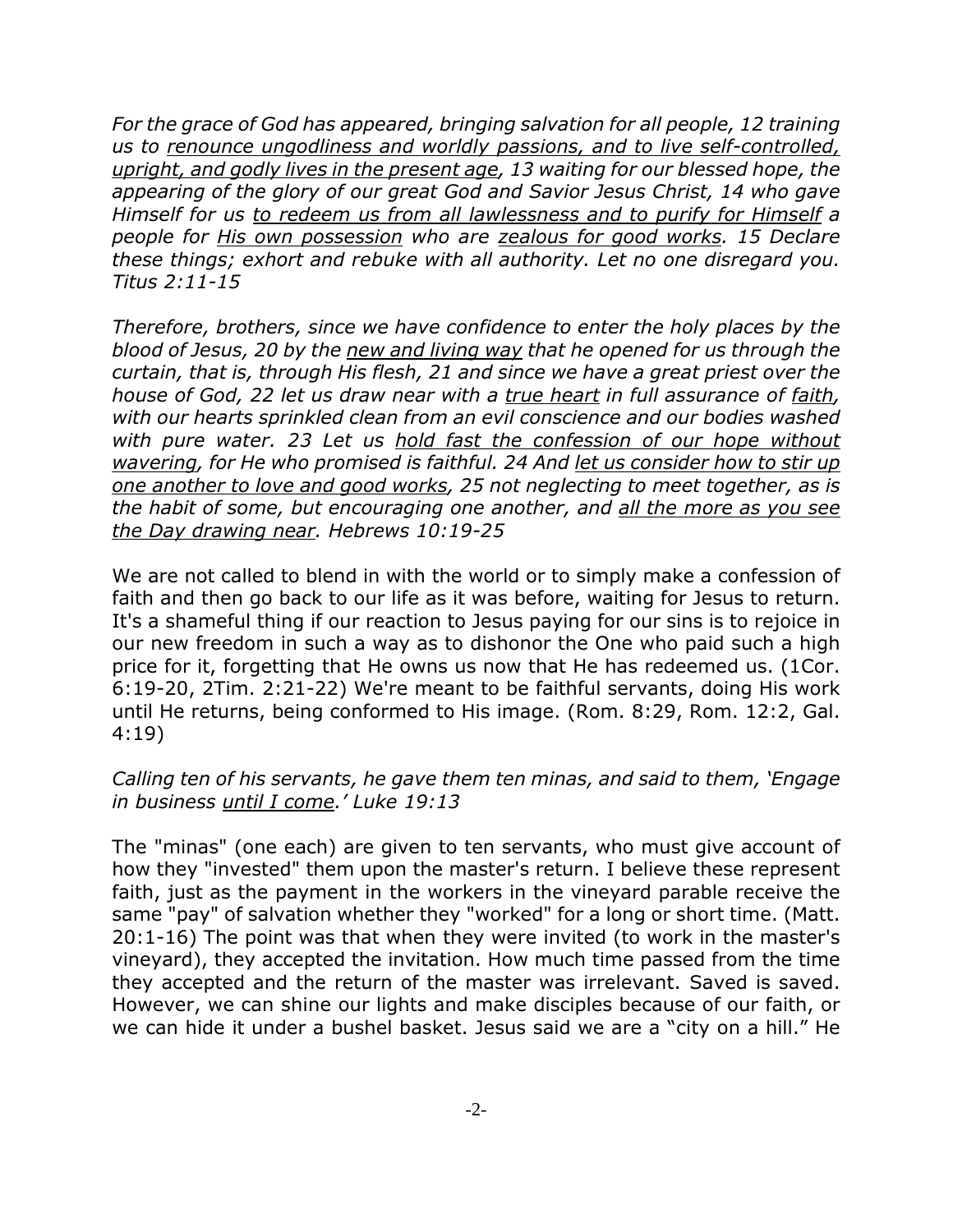also said that if salt loses its saltiness, it is no good for anything. (Matt. 5:13-16)

*When he returned, having received the kingdom, he ordered these servants to whom he had given the money to be called to him, that he might know what they had gained by doing business. 16 The first came before him, saying, 'Lord, your mina has made ten minas more.' 17 And he said to him, 'Well done, good servant! Because you have been faithful in a very little, you shall have authority over ten cities.' Luke 19:15-17*

There is another parable where "talents" are given in the same context--the talent was a measure of money representing gifts of the Spirit. (Matt. 25:14-30) However in that instance, the talents were given to three servants in varying measures, representing abilities, talents and other gifts that the Holy Spirit has given us for the benefit of the Body of Christ Using these gifts and bearing the fruits of the Spirit will result in His work being done and His good pleasure with us when He returns. Our work includes the sharing of the Gospel and making disciples who FOLLOW Jesus, which results in a harvest for our Lord and Master at the end of the age. We are ALL His servants, not only the "called workers" who are pastors or missionaries.

Please note: Prosperity preachers and teachers like to make these parables all about how we will receive more money if we are generous with what God has given us. It is true that God loves a cheerful giver (2Cor. 9:7), but that is NOT what the parables are about. Even someone who seems to have nothing in the way of wealth can give of themselves, if only to show mercy. We are ALL called to be merciful–God values it more than offerings of money or worship with routine and ritual. (Micah 6:8, Matt. 5:7, Matt. 23:23, 1Cor. 13:3, Jam. 1:27, Jam. 2:13).

Our goal should always be to bring people closer to God, which includes an awareness of sin–otherwise what do they need a Savior for? (Rom. 3:23) The point of our mercy and forgiveness is not that we approve of or encourage sin (Matt. 18:7, 1Cor. 5), but that as our sins were forgiven, we must forgive those who sin against us. (Matt. 18:33, Luke 11:4) Jesus told us what to do in the case of unrepentant sin. (Matt. 18:15-17) Jesus and Paul both told us to restore to fellowship a believer who repents after being confronted and rebuked. (Luke 17:3, 2Cor. 2:6-8)

False teachers love to use the verse Luke 6:38 about God's generosity to those who are generous, however, the previous two verses apply the concept to those who are merciful–they don't judge (unfairly - John 7:24, by grumbling - Jam.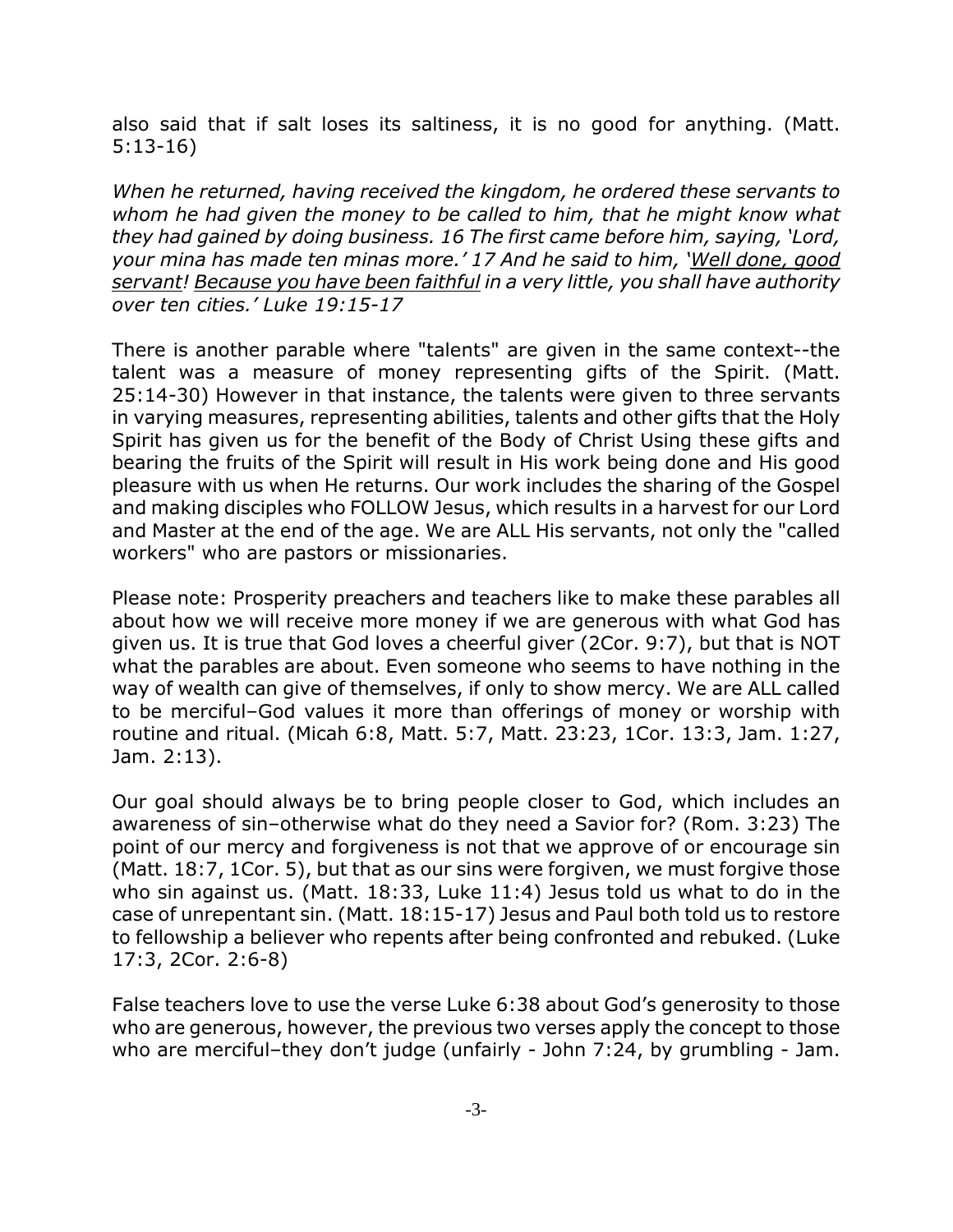5:19, for the same sins we do ourselves - Rom. 2:3, for things others do wrong when own sins are even worse - Matt. 7:3-5, our brothers and sisters for the way they serve God - 1Cor. 4:5, or for the way others exercise their freedom in matters unrelated to sin - Rom. 14:1-10), condemn or refuse to forgive - Eph. 4:32).

*Be merciful, even as your Father is merciful. 37 "Judge not, and you will not be judged; condemn not, and you will not be condemned; forgive, and you will be forgiven; 38 give, and it will be given to you. Good measure, pressed down, shaken together, running over, will be put into your lap. For with the measure you use it will be measured back to you." Luke 6:36-38*

There is no mention of money, except that money is among the many things that we can give. Prosperity preachers and teachers make the main focus on money because they like to be on the receiving end of those donations people hoping to be blessed make. It is true that God will shower us with more blessings when we are generous (Mal. 3:10), but tithing was an Old Testament requirement. In this age, we know that Jesus gave His ALL for us and we belong to Him 100%. Giving 10% of what we receive is really only a starting point. If we really know God, then we know that all good gifts come from Him (Jam. 1:17) and He Himself is our priority. He alone is worthy. We seek Him and the good of His kingdom FIRST and THEN other blessings are added. (Matt. 6:33)

Back to the parable, the master who represents God is not happy with some of His servants--some do not serve Him well (according to their ability, which is according to the exercise of His gifts and power within them). After all, they didn't have to earn the mina or talent--it was given to them. (Rom. 5:15-17, Eph. 2:8-10, 4:7, 1Pet. 4:10-11) All they had to do was USE it--live out their faith, share their gifts. Not everyone receives the same gift, but each person receives something. (Rom. 12:4-8, 1Cor. 12:4-11) What each of us does with what we receive determines whether we will receive more to use in doing His work (because we used what we had faithfully and fruitfully) or if what we have will be taken away from us (because we didn't use it for His purposes, or perhaps at all)--both now while He's away and when He returns. (2Cor. 12:20- 13:2) *And now, little children, abide in Him, so that when He appears we may have confidence and not shrink from Him in shame at His coming. 29 If you know that He is righteous, you may be sure that everyone who practices righteousness has been born of Him. 1 John 2:28-29* (Note that we are either practicing sin or righteousness. Someone who slips by committing a sin is not practicing lawlessness (sin), and someone who happens to do something righteous but has no faith is not saved.)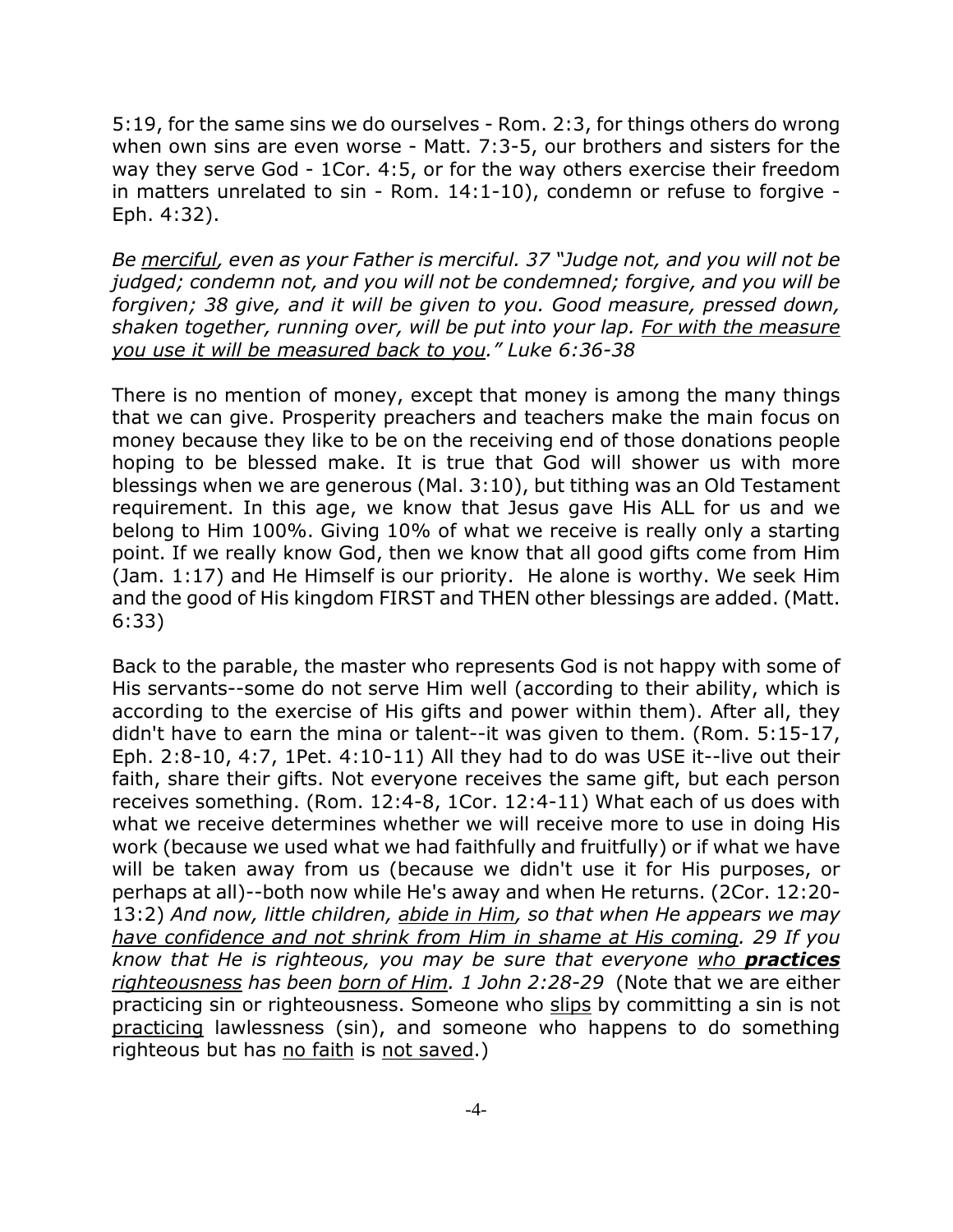*Then another came, saying, 'Lord, here is your mina, which I kept laid away in a handkerchief; 21 for I was afraid of you, because you are a severe man. You take what you did not deposit, and reap what you did not sow.' 22 He said to him, 'I will condemn you with your own words, you wicked servant! You knew that I was a severe man, taking what I did not deposit and reaping what I did not sow? 23 Why then did you not put my money in the bank, and at my coming I might have collected it with interest?' 24 And he said to those who stood by, 'Take the mina from him, and give it to the one who has the ten minas.' 25 And they said to him, 'Lord, he has ten minas!' 26 'I tell you that to everyone who has, more will be given, but from the one who has not, even what he has will be taken away." Luke 19:20-26*

Believers are His servants. The people who DON'T believe are NOT. They are the ones who are destroyed in the parable. The earth and everything in it belong to God, but only those who believe are adopted as God's children, born again into His family by His Spirit, made a new creation. (John 1:12-13, John 3:3-8, Rom. 6:1-8, Rom. 8:15, Rom. 8:23, 2Cor. 5:17) If believers do not understand this, then they run the risk of listening to the advice and "wisdom" of people who are NOT their brothers and sisters and do NOT know best. (1Cor. 1:20-21, 1Cor. 3:18-20) GOOD advice will align with the Bible, of which unbelievers are usually ignorant. Some unbelievers have head knowledge, but it doesn't get into their hearts. God ONLY accepts worship in spirit and truth. He is not interested in anything fake, and whoever is not WITH Him is AGAINST Him. (Matt. 12:30, John 4:23)

*But his citizens hated him and sent a delegation after him, saying, 'We do not want this man to reign over us.' 27 But as for these enemies of mine, who did not want me to reign over them, bring them here and slaughter them before me.' Luke 19:14, 27*

The only way to know what is expected of "faithful servants" is to read the Bible (or hear it read, in context, not just little "feel good" bites) and let the Holy Spirit illuminate it for us. (Psalm 119:9-16) He teaches and guides us (through understanding what we read and reminding us of what we've learned), convicts and corrects--IF we listen to His prompting in our spirit. The only way to recognize His voice is to know the Word. (John 10:27, Rom.10:17) A few verses quoted in a 20-minute sermon a week will give us a very skimpy education and, probably, weak faith. Conversely, all of the study in the world will not help someone who is not born again, because they do not have the Holy Spirit enabling them to understand spiritual things. (1Cor. 1:18, 1Cor. 2:14)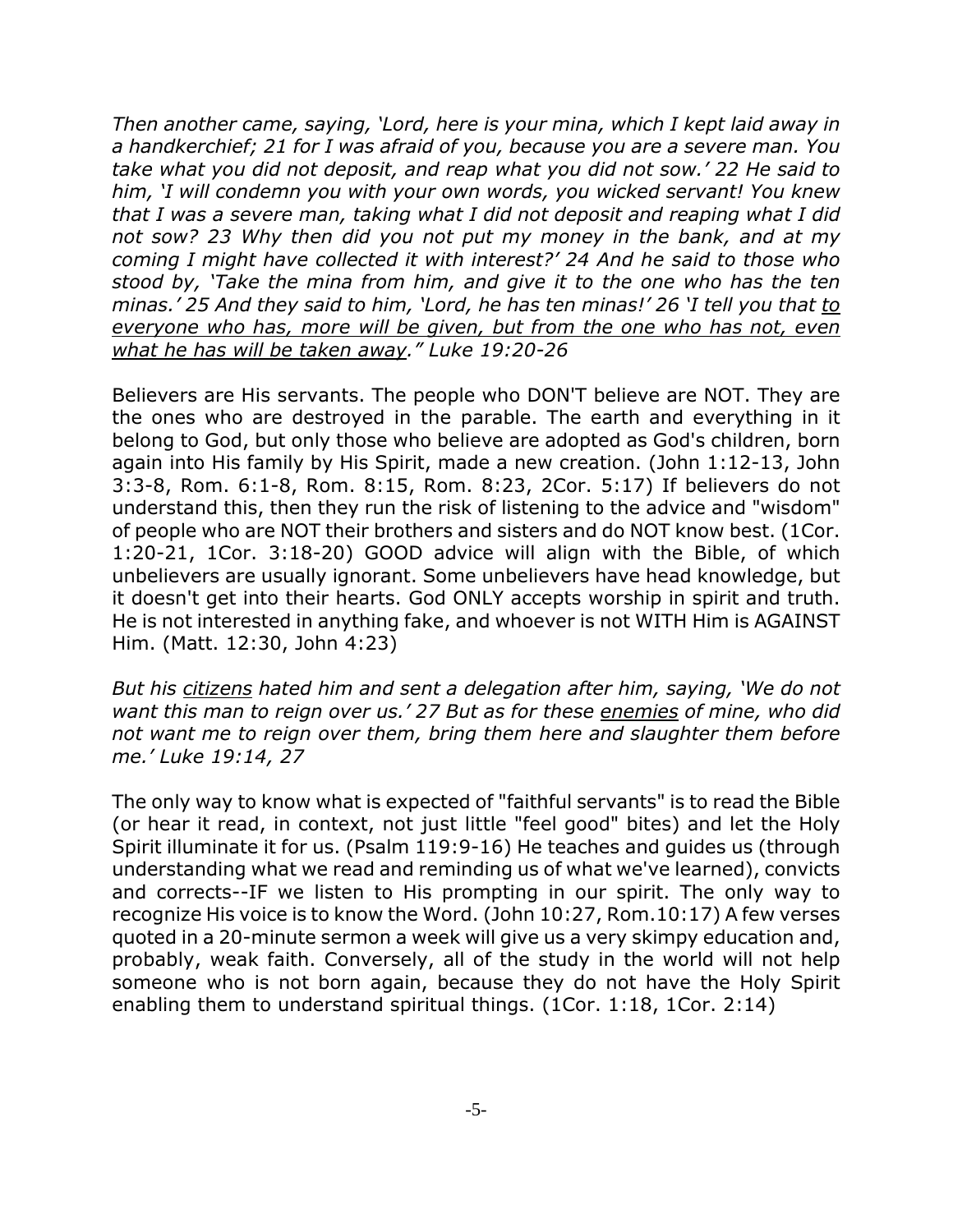Jesus will be coming in the clouds for those who are His to take them where He is. (John 14:3, 1Thess. 4:17, 1Cor. 15:51-52) When He returns to RULE (Rev. 11:17-18), it will be WITH the "called, chosen and faithful." (Rev. 17:14, 19:11-16) They will have had their faith found to be genuine through trials and tests. **If you think about it--we would never see the stars if there were no NIGHT. Night time is the opportunity for stars to SHINE. So it is with believers going through trials--periods of "darkness" and coming out purified and refined because of passing the test through faith. (Daniel 12:3)** We are told to take up our crosses and FOLLOW Jesus, not turning back. (Matt. 10:38, 16:24, Mark 8:34, Luke 9:23, 9:62, 1Pet. 2:21) Simon of Cyrene in Luke 23:36 was a picture of both taking up the cross and following--His name means "hearing," which is to whom the warnings of the Bible are addressed. (Matt. 11:15, Rev. 2:7, Rev. 2:11, Rev. 2:17, Rev. 2:29, Rev. 3:6, Rev. 3:13, Rev. 3:22) It is no good at all to hear, but not understand, to listen but not obey. You may also find it interesting to know that when Jesus was brought to the temple at the end of Mary's days of purification, the man who prophesied over Him was named Simeon, which is the Hebrew version of Simon (in Greek), also meaning "hearing." Simeon understood the scriptures about the coming Messiah, and he was ready and waiting for Him, as was Anna, whose name means "grace" (of God). (Luke 2:22-38)

*And you, who once were alienated and hostile in mind, doing evil deeds, 22 He has now reconciled in His body of flesh by His death, in order to present you holy and blameless and above reproach before Him, 23 if indeed you continue in the faith, stable and steadfast, not shifting from the hope of the gospel that you heard, which has been proclaimed in all creation under heaven, and of which I, Paul, became a minister. Colossians 1:21-23*

*Now Moses was faithful in all God's house as a servant, to testify to the things that were to be spoken later, 6 but Christ is faithful over God's house as a Son. And we are his house if indeed we hold fast our confidence and our boasting in our hope. Hebrews 3:5-6*

*Paul, a servant of God and an apostle of Jesus Christ, for the sake of the faith of God's elect and their knowledge of the truth, which accords with godliness, 2 in hope of eternal life, which God, who never lies, promised before the ages began 3 and at the proper time manifested in His word through the preaching with which I have been entrusted by the command of God our Savior; Titus 1:1-3*

We are encouraged repeatedly in the Bible to hold fast, endure, persevere--that IF we overcome through sufferings, we will share in His glory. (Rom. 5:3-5,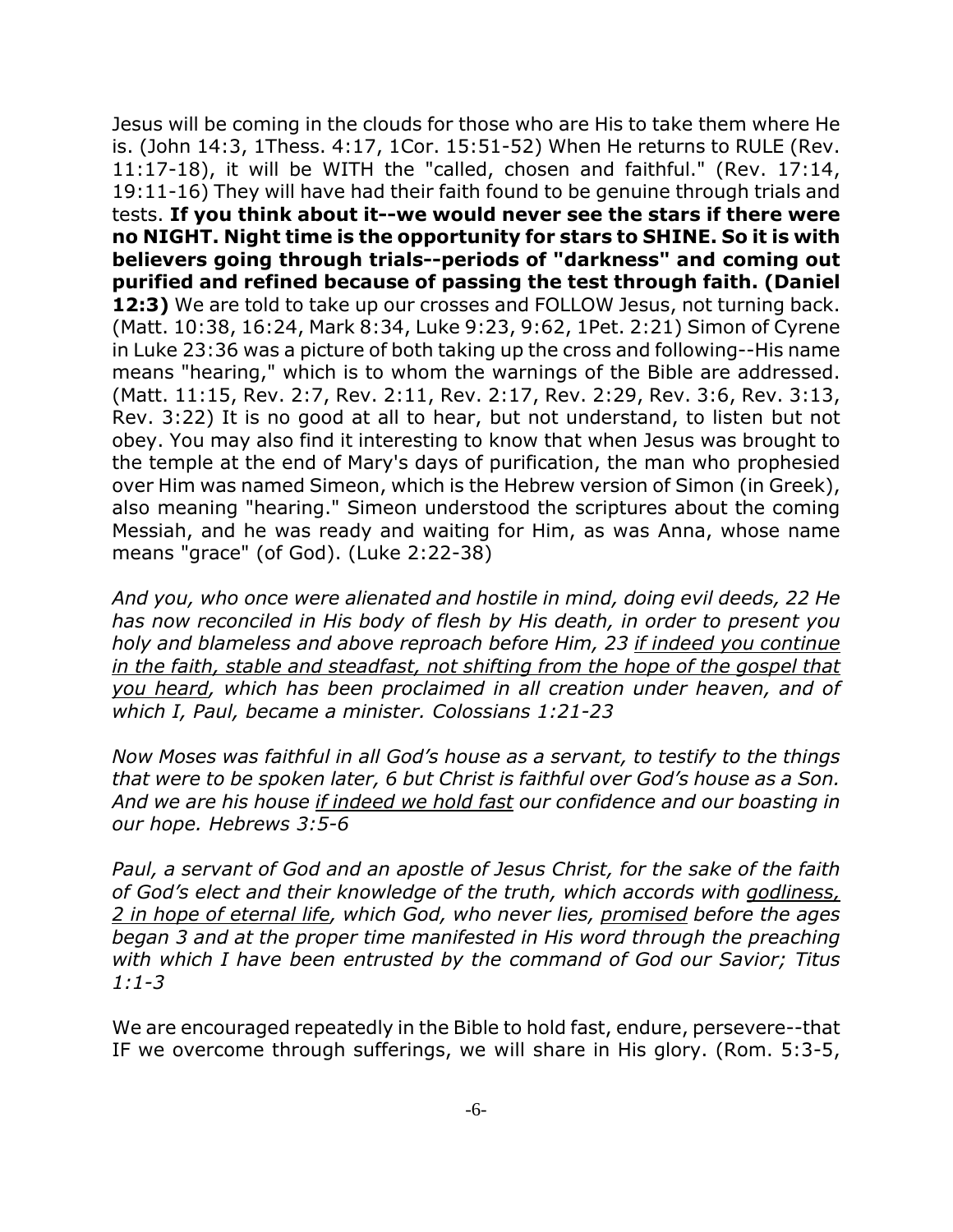Rom. 8:16-18, Rom. 12:12, 1Cor. 3:13, 2Cor. 1:3-5, 2Cor. 2:9, 2Cor. 8:2, Gal. 6:4-5, 1Thess. 2:1-4, Philip. 1:27-30, Heb. 3:8, Heb. 11:17, 2Tim. 2:11-13, Jam. 1:3, Jam. 1:12, 1Pet. 1:6-7, Rev. 1:9, Rev. 2:9-10)

*But recall the former days when, after you were enlightened, you endured a hard struggle with sufferings, 33 sometimes being publicly exposed to reproach and affliction, and sometimes being partners with those so treated. 34 For you had compassion on those in prison, and you joyfully accepted the plundering of your property, since you knew that you yourselves had a better possession and an abiding one. 35 Therefore do not throw away your confidence, which has a great reward. 36 For you have need of endurance, so that when you have done the will of God you may receive what is promised. 37 For, "Yet a little while, and the coming one will come and will not delay; 38 but my righteous one shall live by faith, and if he shrinks back, my soul has no pleasure in him." 39 But we are not of those who shrink back and are destroyed, but of those who have faith and preserve their souls. Hebrews 10:32-39*

*Therefore, since we are surrounded by so great a cloud of witnesses, let us also lay aside every weight, and sin which clings so closely, and let us run with endurance the race that is set before us, 2 looking to Jesus, the founder and perfecter of our faith, who for the joy that was set before Him endured the cross, despising the shame, and is seated at the right hand of the throne of God. 3 Consider Him who endured from sinners such hostility against Himself, so that you may not grow weary or fainthearted. 4 In your struggle against sin you have not yet resisted to the point of shedding your blood. Hebrews 12:1-4*

*Beloved, do not be surprised at the fiery trial when it comes upon you to test you, as though something strange were happening to you. 13 But rejoice insofar as you share Christ's sufferings, that you may also rejoice and be glad when His glory is revealed. 14 If you are insulted for the name of Christ, you are blessed, because the Spirit of glory and of God rests upon you. 15 But let none of you suffer as a murderer or a thief or an evildoer or as a meddler. 16 Yet if anyone suffers as a Christian, let him not be ashamed, but let him glorify God in that name. 17 For it is time for judgment to begin at the household of God; and if it begins with us, what will be the outcome for those who do not obey the gospel of God? 18 And "If the righteous is scarcely saved, what will become of the ungodly and the sinner?" 19 Therefore let those who suffer according to God's will entrust their souls to a faithful Creator while doing good. 1 Peter 4:12-19*

This sounds awfully difficult doesn't it? But it's not by our power that we do anything at all. (John 15:5, 2Cor. 1:21-22, Philip. 4:13, 2Thess. 1:11-12, 2Tim.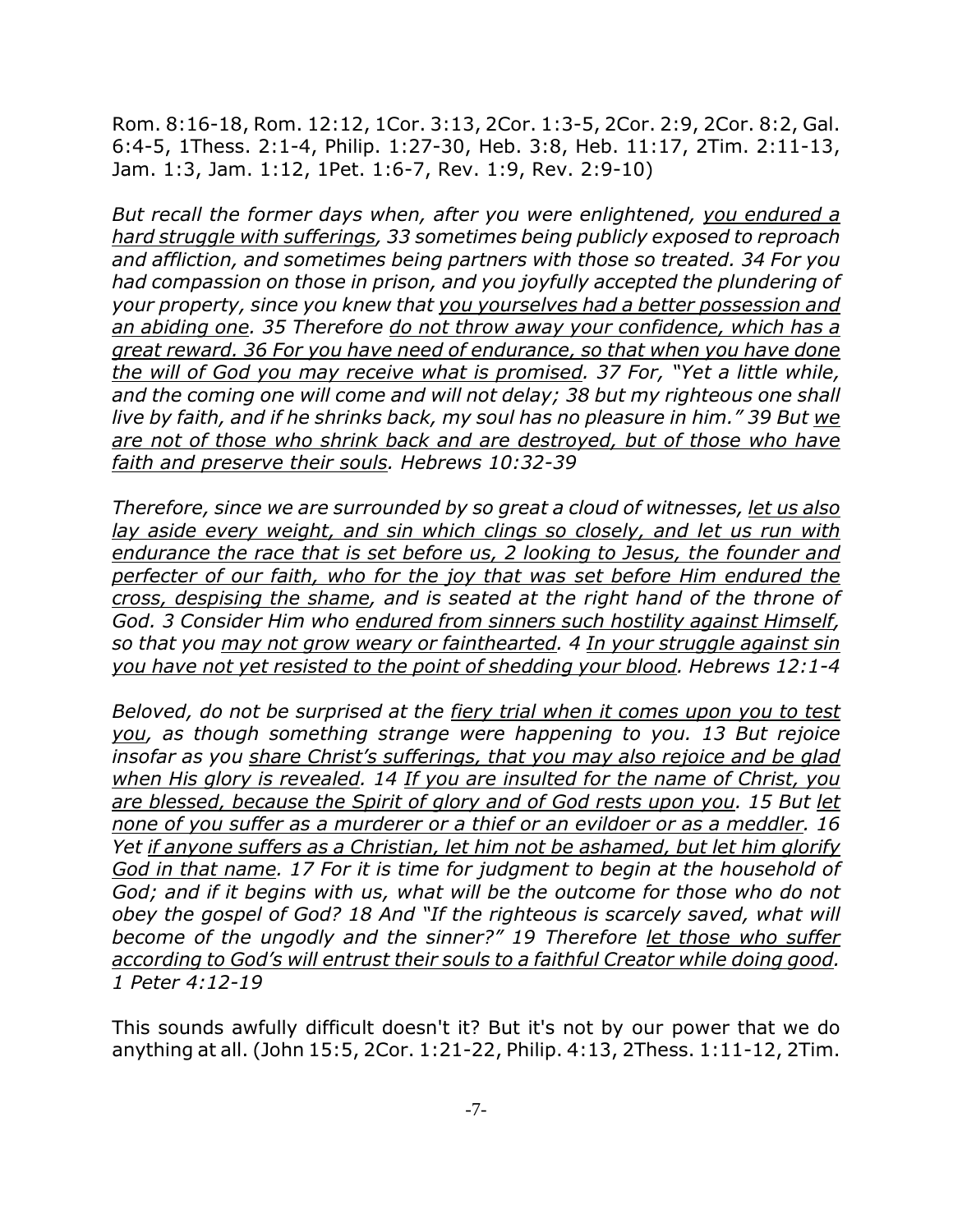1:7-13) The good works we are to do is often called "bearing fruit." (John 15:4. 16, Matt. 21:43, Luke 8:15, Rom. 6:22, 7:4, Gal. 5:22-23, Philip. 1:9-11, Col. 1:10, Heb. 12:11, 13:15) So we are like a branch on a vine (Jesus) in God's vineyard, being tended by Him. (John 15:1) His Spirit within us brings forth the fruit, so long as we walk in the Spirit, which means we consciously yield to Him in all areas of our lives. If we resist Him and refuse to cooperate, there will be no fruit and He will not be happy. (Is. 5:1-7, Jer. 2:21, John 15:6-8, Matt. 21:19, Luke 13:6-9, Rom. 8:5-9)

*His divine power has granted to us all things that pertain to life and godliness, through the knowledge of Him who called us to His own glory and excellence, 4 by which He has granted to us His precious and very great promises, so that through them you may become partakers of the divine nature, having escaped from the corruption that is in the world because of sinful desire. 5 For this very reason, make every effort to supplement your faith with virtue, and virtue with knowledge, 6 and knowledge with self-control, and self-control with steadfastness, and steadfastness with godliness, 7 and godliness with brotherly affection, and brotherly affection with love. 8 For if these qualities are yours and are increasing, they keep you from being ineffective or unfruitful in the knowledge of our Lord Jesus Christ. 9 For whoever lacks these qualities is so nearsighted that he is blind, having forgotten that he was cleansed from his former sins. 10 Therefore, brothers, be all the more diligent to confirm your calling and election, for if you practice these qualities you will never fall. 11 For in this way there will be richly provided for you an entrance into the eternal kingdom of our Lord and Savior Jesus Christ. 2 Peter 1:3-11*

Doesn't it sound like we should take Paul's advice and stop sinning (deliberately - Heb. 10:26-27, 1John 1:5-10, 1John 2:1) and work OUT the evidence of the salvation that we hold within us (if we do truly believe and are saved)? (Philip. 2:12-13, Rom. 8:9, 2Cor. 13:5, 2Pet. 3:11-13) If we truly love our neighbor, we'll be concerned for their eternal souls and love them in truth and deed, not with empty words that tell them what they want to hear but don't warn them about the wrath of God to come. (John 3:36, Rom. 1:18-21, Rom. 2:5, Eph. 4:15, Eph. 5:3-12, Col. 3:5-10, John 3:18, Jam. 2:8)

*Therefore, among God's churches we boast about your perseverance and faith in all the persecutions and trials you are enduring. 5 All this is evidence that God's judgment is right, and as a result you will be counted worthy of the kingdom of God, for which you are suffering. 6 God is just: He will pay back trouble to those who trouble you 7 and give relief to you who are troubled, and to us as well. This will happen when the Lord Jesus is revealed from heaven in blazing fire with His powerful angels. 8 He will punish those who do not know*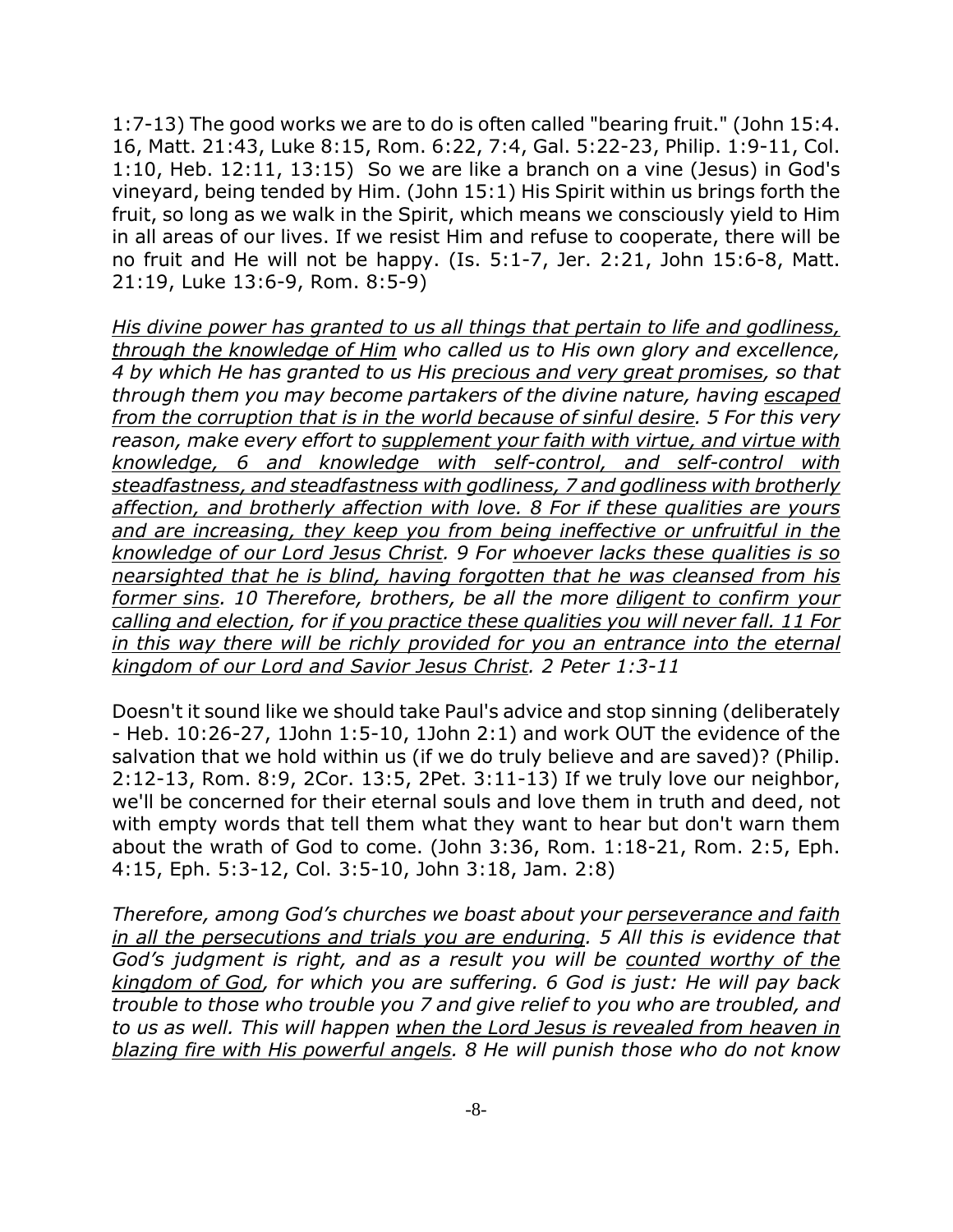*God and do not obey the gospel of our Lord Jesus. 9 They will be punished with everlasting destruction and shut out from the presence of the Lord and from the glory of His might 10 on the day He comes to be glorified in His holy people and to be marveled at among all those who have believed. This includes you, because you believed our testimony to you. 11 With this in mind, we constantly pray for you, that our God may make you worthy of His calling, and that by His power He may bring to fruition your every desire for goodness and your every deed prompted by faith. 12 We pray this so that the name of our Lord Jesus may be glorified in you, and you in Him, according to the grace of our God and the Lord Jesus Christ. 2 Thessalonians 1:4-12*

*And Jesus said to them, "The sons of this age marry and are given in marriage, 35 but those who are considered worthy to attain to that age and to the resurrection from the dead neither marry nor are given in marriage, 36 for they cannot die anymore, because they are equal to angels and are sons of God, being sons of the resurrection. Luke 20:34-36*

The "resurrection of the dead" referred to above appears to be the same one that Paul says he hopes to attain. Since we know everyone will eventually be resurrected and judged, this would seem to refer to the FIRST resurrection (at the beginning of the millennial reign of Christ.) (1Cor. 9:23-27 - also see chapter 10 for words of warning, Philip. 3:11-16, Rev. 20:4-6) Obviously, Paul already believes and so he is not referring to merely professing faith in Jesus, but something more. Paul understood that his body was to be used as a living sacrifice to the Lord. (Rom. 12:1, Philip. 2:17) Peter referred to his body as a "tent" (to be laid aside when its usefulness has ended) which brings to mind the Tabernacle--how appropriate, since that was God's dwelling in the desert and we are His dwelling in this current "wilderness." (2Cor. 5:1, Heb. 8:5, 1Pet. 1:13-14, 2:4-5)

*He will render to each one according to his works: 7 to those who by patience in well-doing seek for glory and honor and immortality, he will give eternal life; 8 but for those who are self-seeking and do not obey the truth, but obey unrighteousness, there will be wrath and fury. 9 There will be tribulation and distress for every human being who does evil, the Jew first and also the Greek, 10 but glory and honor and peace for everyone who does good, the Jew first and also the Greek. 11 For God shows no partiality. 12 For all who have sinned without the law will also perish without the law, and all who have sinned under the law will be judged by the law. 13 For it is not the hearers of the law who are righteous before God, but the doers of the law who will be justified. Romans 2:6-13*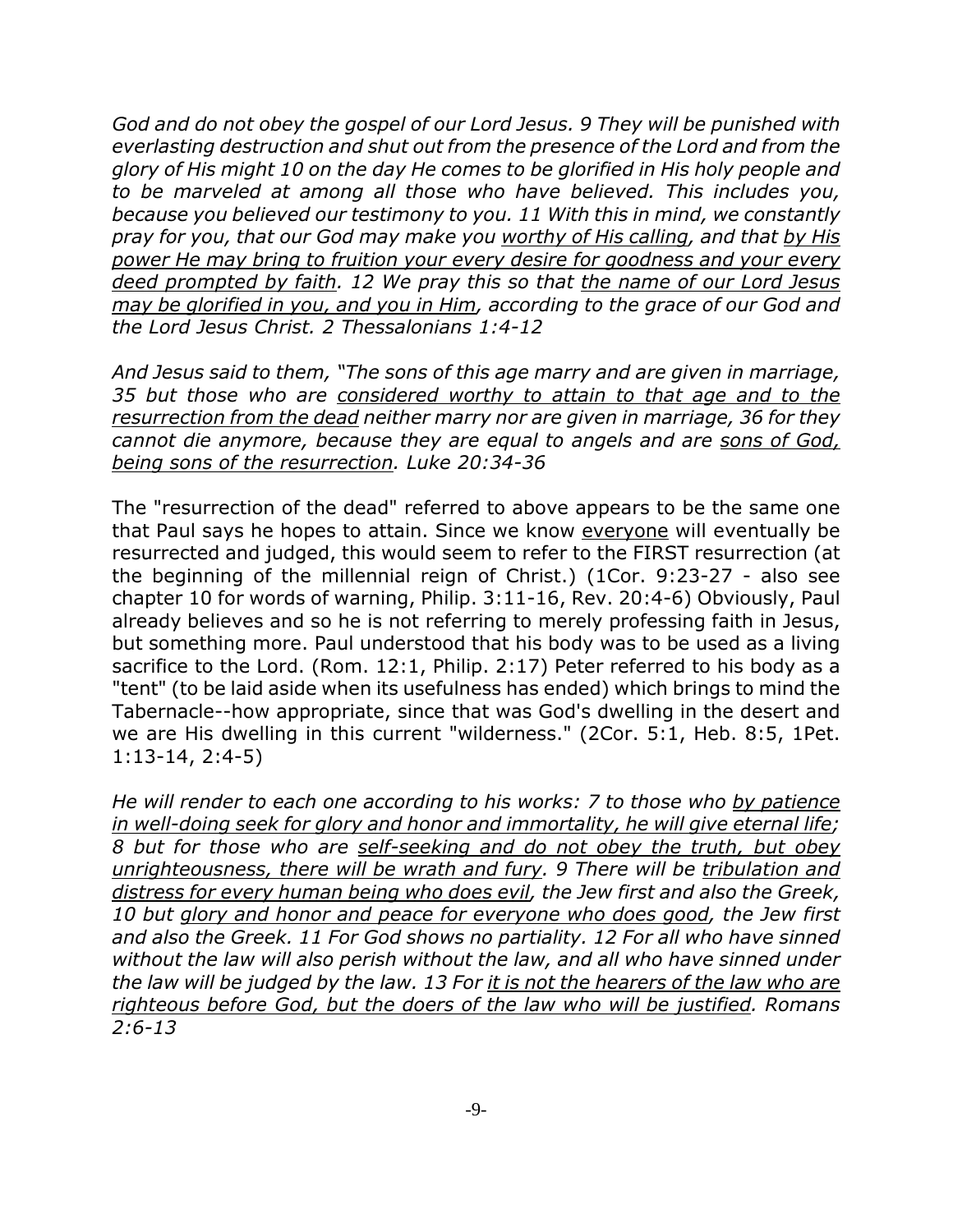Please note that verse 13 above does not mean that we save ourselves by obeying the law. It means that if we are sincere in our faith, then we will seek to please God and not ourselves--we will show a healthy respect for Him and appreciation for what He has done for us. (Job 28:28, Heb. 10:29) The reason faith without works is dead is because without works, there is no evidence of saving faith existing at all. There are Old Testament examples of obedience through true faith given in James 2:14-26, as well as that of Jesus Himself in John 15:9-10. If we REALLY believe, then there WILL be works to show for it (in the form of obedience out of love and respect for God.) This is the reason for the warning "do not be deceived," because we can't fool God and if we're smart, we won't listen to anyone encouraging us to try to trick Him (not even our own selfish inner voice.) (Matt. 7:26-27, Matt. 18:7, 1Cor. 6:9, 1Cor. 15:33-34, Gal. 6:7, Jam. 1:14-16, 2Tim. 3:12, 1John 1:8-10)

*"As the Father has loved Me, so have I loved you. Now remain in My love. 10 If you keep My commands, you will remain in My love, just as I have kept My Father's commands and remain in His love." John 15:9-10*

*But be doers of the word, and not hearers only, deceiving yourselves. James 1:22*

*Look out for the dogs [Is. 56:10-12], look out for the evildoers [Psalm 22:16], look out for those who mutilate the flesh [Gal. 5:3, 12]. 3 For we are the circumcision, who worship by the Spirit of God and glory in Christ Jesus and put no confidence in the flesh— 4 though I myself have reason for confidence in the flesh also. If anyone else thinks he has reason for confidence in the flesh, I have more: 5 circumcised on the eighth day, of the people of Israel, of the tribe of Benjamin, a Hebrew of Hebrews; as to the law, a Pharisee; 6 as to zeal, a persecutor of the church; as to righteousness under the law, blameless. 7 But whatever gain I had, I counted as loss for the sake of Christ. 8 Indeed, I count everything as loss because of the surpassing worth of knowing Christ Jesus my Lord. For His sake I have suffered the loss of all things and count them as rubbish, in order that I may gain Christ 9 and be found in Him, not having a righteousness of my own that comes from the law, but that which comes through faith in Christ, the righteousness from God that depends on faith— 10 that I may know Him and the power of His resurrection, and may share His sufferings, becoming like Him in His death, 11 that by any means possible I may attain the resurrection from the dead. 12 Not that I have already obtained this or am already perfect, but I press on to make it my own, because Christ Jesus has made me His own. 13 Brothers, I do not consider that I have made it my own. But one thing I do: forgetting what lies behind and straining forward to what lies ahead, 14 I press on toward the goal for the prize of the upward*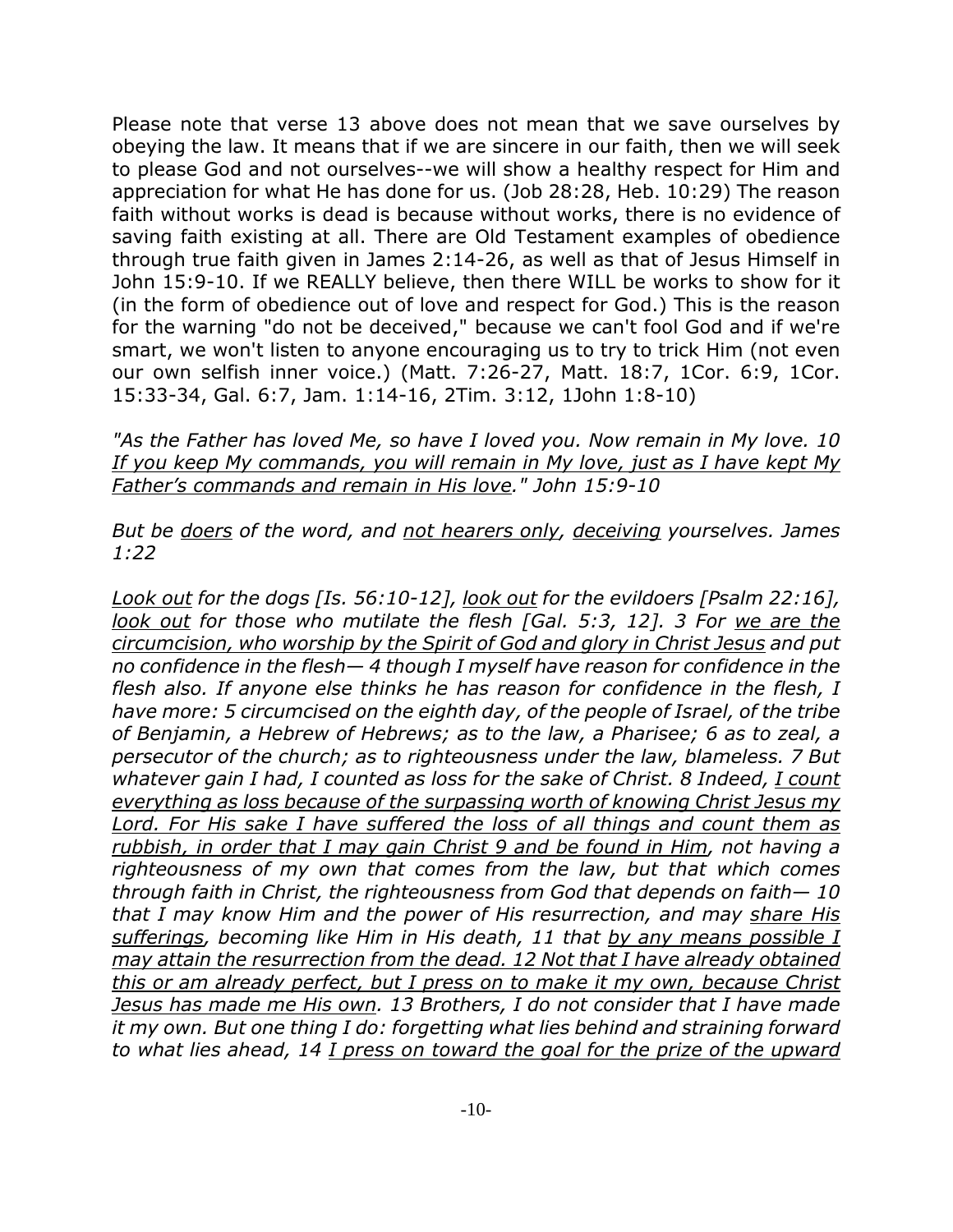*call of God in Christ Jesus. 15 Let those of us who are mature think this way, and if in anything you think otherwise, God will reveal that also to you. 16 Only let us hold true to what we have attained. 17 Brothers, join in imitating me, and keep your eyes on those who walk according to the example you have in us. 18 For many, of whom I have often told you and now tell you even with tears, walk as enemies of the cross of Christ. 19 Their end is destruction, their god is their belly, and they glory in their shame, with minds set on earthly things. 20 But our citizenship is in heaven, and from it we await a Savior, the Lord Jesus Christ, 21 who will transform our lowly body to be like His glorious body, by the power that enables Him even to subject all things to Himself. Philippians 3:2-21*

The reason we "are" the circumcision is because our HEARTS are circumcised because of our TRUE faith (by the Spirit, not empty words or actions taken out of fear instead of the accurate knowledge of God). (Rom. 10:8-10, Matt. 12:7, Matt. 15:7-9, Deut. 30:6)

*And the LORD your God will circumcise your heart and the heart of your offspring, so that you will love the LORD your God with all your heart and with all your soul, that you may live. Deuteronomy 30:6*

In today's world, there are so many people not only tolerating things that God hates, but even celebrating them. Our response is not supposed to be to support sin "in love," but to speak the TRUTH in love. There is a BIG difference between speaking the truth out of concern for someone's soul and literally stoning someone to death as the mob wanted to do to the adulterous woman. Even after Jesus dispersed the crowd, He told her to go and SIN NO MORE. The goal is always repentance, whether from unbelief or any other sin. (Luke 5:32, 2Cor. 7:8-10, Heb. 12:8-11) To say something is not a sin that God HAS called sin is very dangerous for those committing it as well as for those who approve of and encourage it. I don't recommend doing either. It's not worth it. Even if everyone hates us, so long as it's not that we did something wrong, but because we were not ashamed of Jesus AND His words (the entire Bible), then it's worth it. (Mark 8:38, John 12:25, John 15:18-19, John 17:14, 1John 3:13, Philip. 1:29, 1Pet. 2:19-20, 1Pet. 3:14, 1Pet. 4:19) It's all about His satisfaction with our faithful service for His glory and honor. Happiness and joy for eternity or temporary fulfillment from worthless earthly treasures and pleasures. No contest. This is not an unwelcome burden, but a privilege to "carry our cross," one that also comes with great rewards in the age to come. May we all prove to be worthy of Him who gave His ALL for us (even me, though I am quite sure I am the LEAST of all).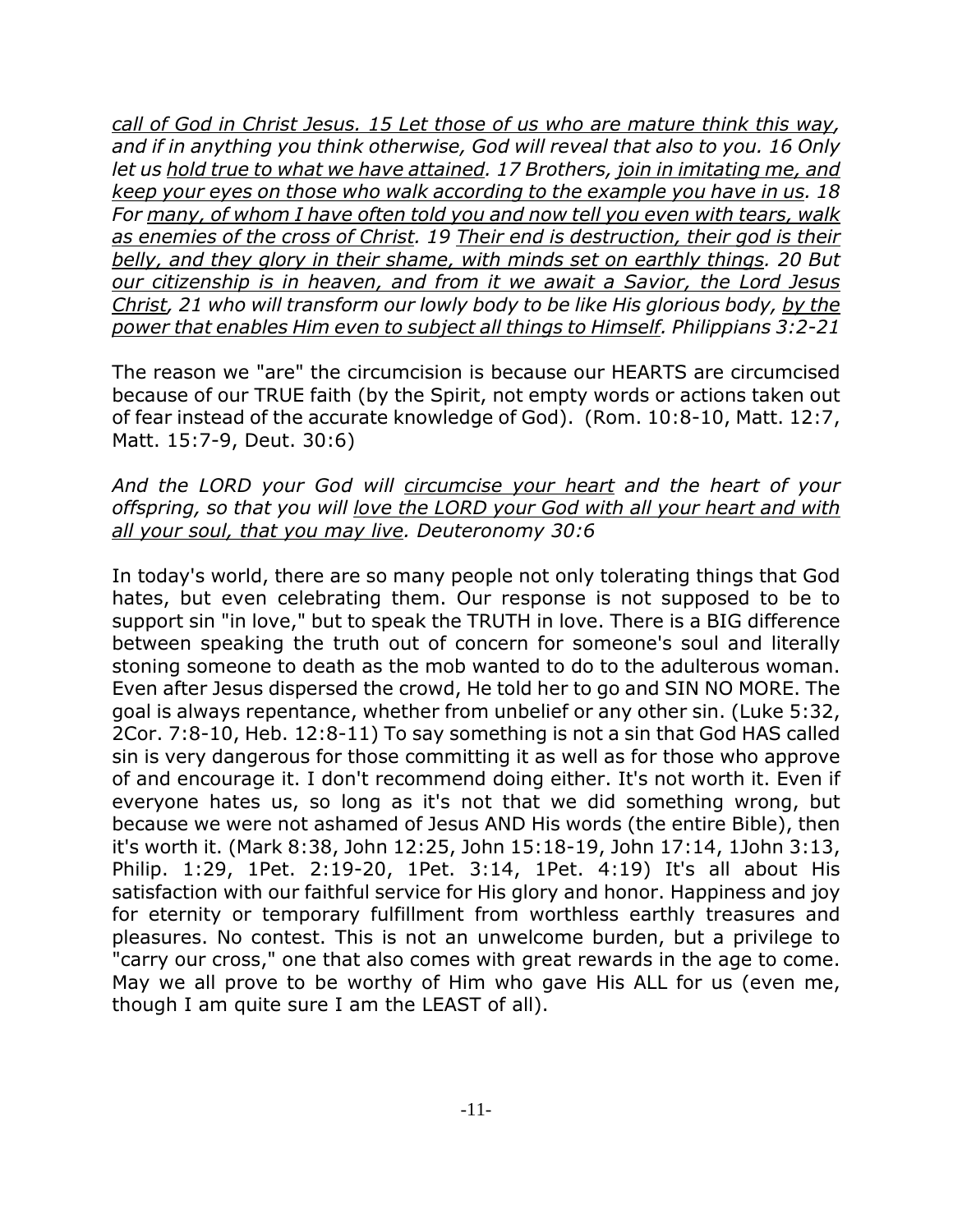*Since therefore Christ suffered in the flesh, arm yourselves with the same way of thinking, for whoever has suffered in the flesh has ceased from sin, 2 so as to live for the rest of the time in the flesh no longer for human passions but for the will of God. 3 For the time that is past suffices for doing what the Gentiles want to do, living in sensuality, passions, drunkenness, orgies, drinking parties, and lawless idolatry. 4 With respect to this they are surprised when you do not join them in the same flood of debauchery, and they malign you; 5 but they will give account to Him who is ready to judge the living and the dead. 1 Peter 4:1-5*

Written by Tricia Berg, December 2016 (12 pp. inc. digital scrapbook layout) *If this article has blessed you, please feel free to share it without modifications (and of course, don't claim it as your own or sell it).*